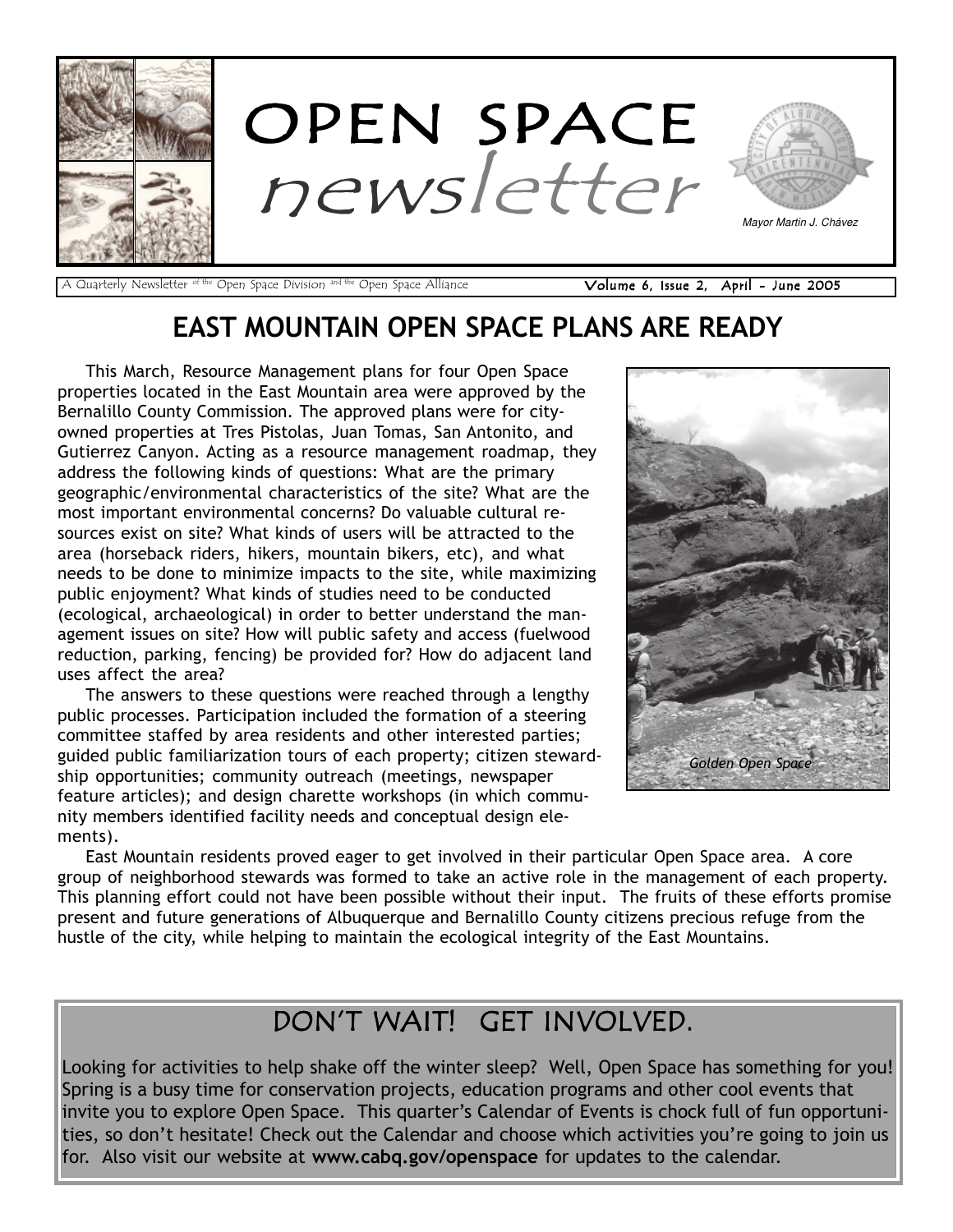### MAYOR'S MESSAGE





**Martin J. Chávez, Mayor**

Spring is here and so much is happening on Open Space lands. Let me just tell you about three events we recently held in the bosque at the new Open Space Pueblo Montano facility. First, on January 13<sup>th</sup>, the 'New Bosque Forest' project planting kick-off took place at the site of the 2nd catastrophic fire of 2003. With the help of Bosque School, we are re-creating a historic bosque mosaic of meadows, grasslands, shrubs, thickets, with some moist-soils areas providing diverse habitats for many critters. And, at the same site, on February  $23<sup>rd</sup>$ , with the help and support of a number of environmental groups, I was privileged to sign the historic, unprecedented, water-policy agreement that ended the legal challenge to the Cityís use of San Juan-Chama water. This will help restore the Rio Grande river, bring water to Albuquerque, and help regenerate the most productive habitat in the southwest, where over 400 species of birds and wildlife are absolutely dependent on river flows. This agreement will also allow the river to reclaim rights to it's own water and help protect the Silvery Minnow! And finally, I was honored to break ground on March 4<sup>th</sup> with community members, again, at the Pueblo Montano facility, and plant trees for the 'AIDS Memorial Grove,' a community-driven and financed project to regenerate the bosque and remember loved ones who have been victims of the AIDS epidemic. The hope is for a peaceful place for contemplation and remembrance in a natural setting. And so much more is blossoming throughout Open Space. The big snow and wonderful moisture that we've been receiving is a glistening sign of such promise for all the new (and established!) plants throughout our Open Spaces. In this issue, you'll find abundant opportunities to visit many Open Space lands and participate in the cultivation of Albuquerque's treasure chest of habitats. In the warmth of the sun, through the quenching rain and double rainbows, I encourage you and your family and friends to enjoy the lush spring of Open Space lands.

There have been several important administrative changes at the Open Space Division in the recent months. Jay Hart, Open Space Division Superintendent for 10 years and with Open Space since 1984, has now been promoted to Director of Parks and Recreation for the City of Albuquerque. At the same time, we are pleased to announce that Dr. Matt Schmader has become the new Superintendent of the Open Space Division. Finally, we would like to congratulate Jay Lee Evans, Open Space Division Resource Management and Visitor Services Program Manager, on his promotion to Assistant Superintendent.

#### Birth Announcement!

On January 28th, Open Space Specialist, long-time volunteer coordinator, and Open Space News editor Jodi Hedderig, gave birth to her daughter Sage Tallulah Hutchins. Congratulations Jodi and Jason!!

### CHANGES AT OPEN SPACE | Volunteer Foresters Help Restore the Bosque

The bosque has 1,000 more trees thanks to the efforts of over 360 students and volunteers who helped make the 2005 tree-planting season a great success. Elementary, middle school and high school students, as well as adult volunteers from PNM, Peace Corps and Hoffmantown West Church helped re-forest 30 acres with cottonwoods, willows and understory bosque shrubs.

Of course none of this could have happened without the outstanding help and support of Tony Barron, Ray Chapler and the rest of the Open Space tree-planting crew. Before the volunteers arrive, the site has already been prepped and the holes drilled down past the water table. The crew has the trees and tools ready to go. The hardest part of the work is done so that volunteers can plant anywhere from  $30 - 50$  trees in less than two hours. Usually after the work is done, someone says, "Is that all? Can't we plant some more?"

This new generation of youth seems to like the idea that they're planting the new generation of bosque trees - may they all enjoy long and healthy lives.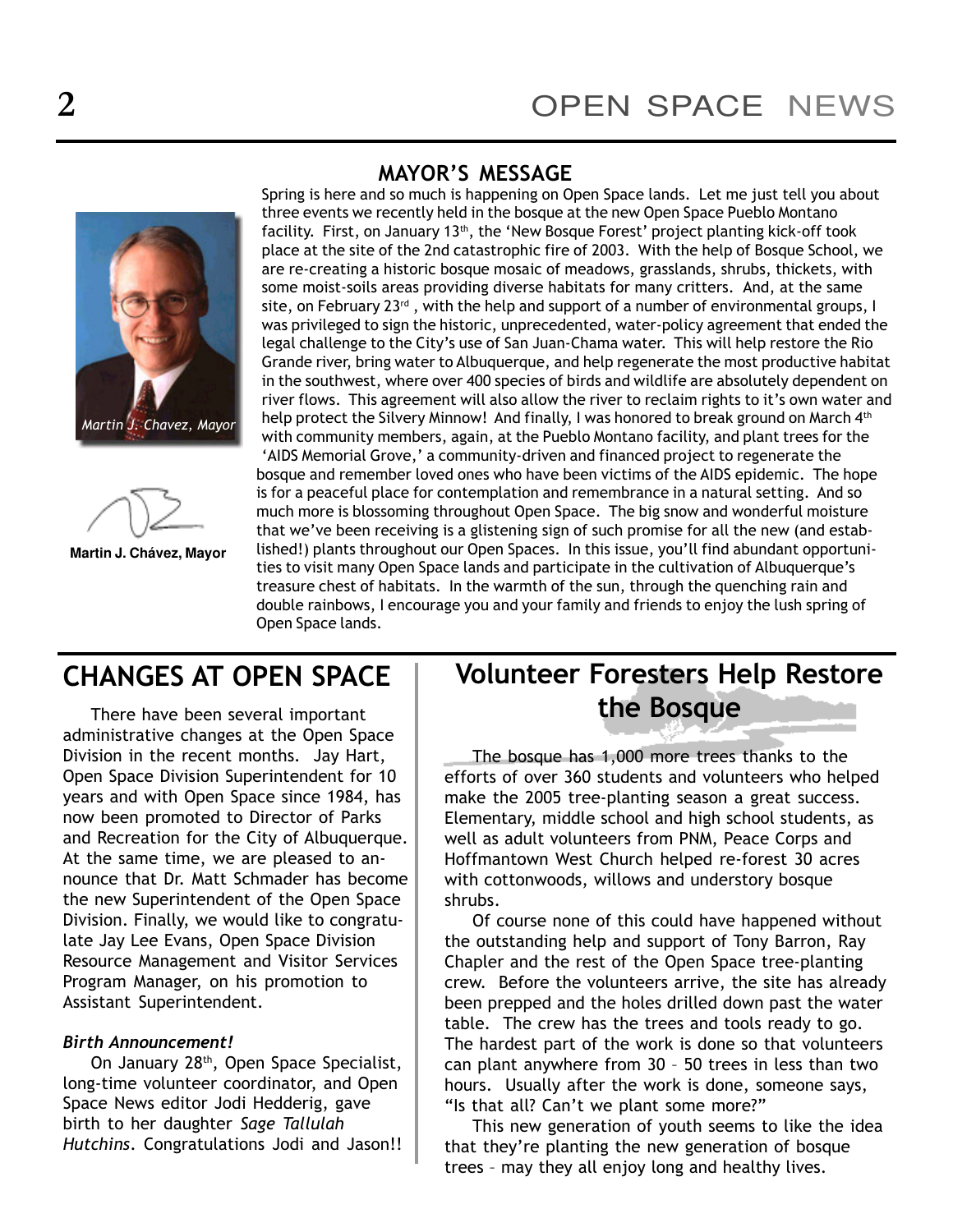### TWO PRIME PARCELS ADDED TO OPEN SPACE NETWORK

Two very important Open Space land acquisitions have been accomplished since the start of 2005. Just after the first of the year, a settlement was announced between the City and former owners of the Taylor property on the west side of the Rio Grande north of Montano. This area of the bosque, totaling 126.6 acres, was the last large tract of private land

remaining in Rio Grande Valley State Park. It is one of the widest parts of the bosque, and after City contractors cleared the dense non-native underbrush last summer, the area looked like a pastoral park setting. However, underlying the serenity was a looming battle royale between the landowner (who was planning a subdivision with more than 100 houses in the bosque)



and the City, which asserted that houses would never be built there. The City ultimately prevailed by making an offer of  $$73,500$  an acre-double what it wanted to pay, but less than half of what the owner was hoping to get. In the end, the settlement was well worth both the cost and the effort to ensure this priceless area will be forever protected and available for the public to enjoy.

Less than a month later, the City and the State Land Office culminated a land exchange that had been underway for well over a year. The Mayor and the Land Commissioner signed documents that transferred ownership of 327 acres to the City on the north side of I-40 at the mouth of Tijeras Canyon . The property adjoins existing Open Space in the south Sandia foothills to the west and the Forest Service's Sandia Mountain Wilderness to the north. This land is some of the most dramatic at the base of the Sandias, with huge piles of boulders and incredible steep slopes rising over 500 feet in less than a half mile.

Other land acquired by the City in earlier stages of this complex exchange included 525 acres between the west side of Petroglyph Monument and Paseo del Volcan, and 200 acres along the west edge of "Quail Ranch" overlooking the Rio Puerco valley. In turn, the City exchanged trust lands north of Double Eagle airport and in Farmington.

## Open Space Police Now Supervised by APD ...just the facts

On December 3, 2004, supervision of the Open Space Police was transferred from Open Space Division administration to the Albuquerque Police Department (APD). This decision followed the retirement of Chief Stephen Thomas, who was Chief of Open Space Police since its inception. Lt. Ruben Griego has since been appointed as the current commander for the Open Space Unit.

This merger consolidates law enforcement responsibilities as the Open Space Police unit now falls under the APD Metro Division, commanded by Captain Mike Castro. This combines the specialized expertise of Open Space Police with the logistical support and resources of APD, resulting in more effective service to the public.

The Open Space Police began its distinguished service to the community in 1983 with just four officers. At that time, members of the force were known as "Conservation Officers." As the force expanded, the unit acquired and shed various other titles, including "Rangers" and "Park Police", finally settling on "Open Space Police." Today the force is made up of 19 sworn officers. Of these, between three and four are on duty at any given time, and are responsible for public safety on 29,000+ acres of Open Space. Officers are highly trained in an array of patrol techniques - vehicle, mountain bike, horseback, all-terrain vehicle, motorcycle, hovercraft, and foot patrols and are classified as one of APD's Special Units.

Despite the administrative adjustments, the mission and duties of Open Space Police will remain the same, and their service to the community will continue without interruption. Until further notice, Open Space Police continue to be based out of Montessa Park.

To report violations or otherwise contact the Open Space Police, radio dispatch can be reached at 452-5206.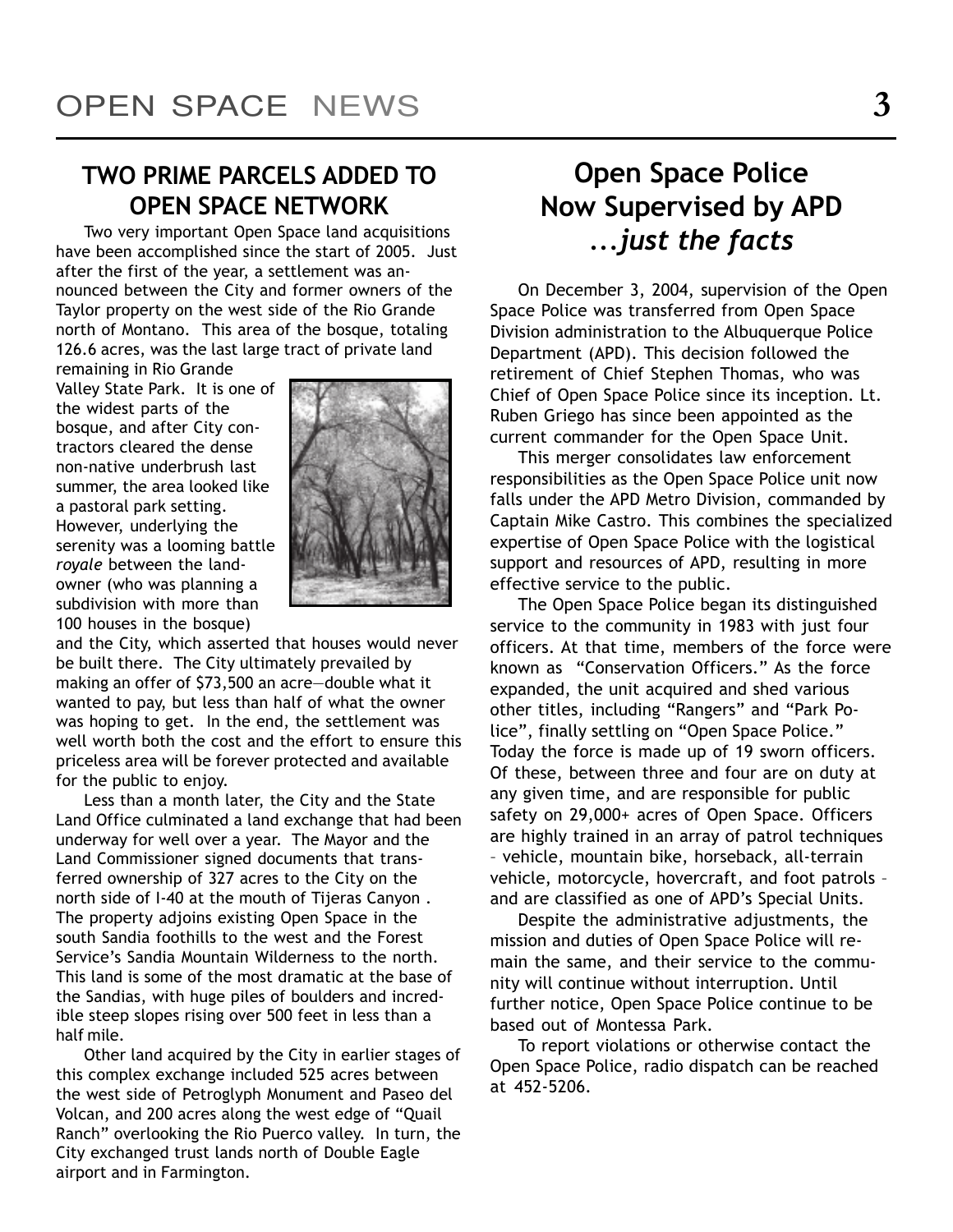### APRIL

#### 2 SPRING CLEAN UP IN THE FOOTHILLS Sandia Foothills @ Copper 9:00 am - 1:00 pm Donít have time to help clean up your favorite Open Space area in the Sandia Foothills? RUBBISH! Each Saturday we will work to carry out old and new trash from the Foothills and contribute to its preservation. A prize for the most interesting piece of trash each work day! Spring Clean Up in the Foothills continues every Saturday through May 7. See the Calendar for additional dates and locations. Please bring work gloves, water and sun protection.

#### 9 SPRING CLEAN UP IN THE FOOTHILLS Sandia Foothills @ Indian School 9:00 am - 1:00 pm Open Space parking area at the east end of Indian School. See April 2 listing for more information.

#### 16 SPRING CLEAN UP IN THE FOOTHILLS Sandia Foothills @ Menaul 9:00 am - 1:00 pm Open Space parking area at the east end of Menaul. See April 2 listing for more information.

#### 17 EARTH DAY CELEBRATION AT THE LA MONTANITA COOP On Silver behind the Nob Hill Shopping Center 10:00 am - 5:00 pm Make sure you visit the Open Space Division table while taking in the sights, sounds and sensations at this very festive celebration of our Earth.

#### 20 OPEN SPACE ALLIANCE MEETING

4:00 pm - 6:00 pm

The Open Space Alliance is a Friends group supporting Open Space Division education and conservation. Meetings are open to the public. Call 452-5200 for meeting location and more information.

#### 23 SPRING CLEAN UP IN THE FOOTHILLS Sandia Foothills @ Piedra Lisa 9:00 am - 1:00 pm Travel east on Candelaria until it ends. Turn right on Camino de la Sierra and Piedra Lisa will be a little bit down the road on the left. See April 2 listing for more information.

#### 30 SPRING CLEAN UP IN THE FOOTHILLS Sandia Foothills @ Embudito Canyon 9:00 am - 1:00 pm Go east on Montgomery from Tramway. Turn left on Glenwood Hills and right on Trailhead Rd. See April 2 listing for more information.

#### 30 LANDSCAPES, CULTURAL PROPERTIES AND ARCHAEOLOGICAL RESOURCES

National Park Service, Petroglyph National Monument 9:00 am - 3:30 pm This talk and slide presentation will be presented by Dr. Kurt Anschuetz, Program Director for the Rio Grande Foundation for Communities and Cultural Landscapes. Learn why sacred landscapes such as found in Petroglyph National Monument are important to native peoples and play a living role in their lives today. Following the slide presentation we will visit the ancestral pueblo site of Piedras Marcadas with Dr. Matt Schmader, Open Space Superintendent, to discuss how the residents of this "old village" and their descendants interact with the surrounding landscape. Registration is required and limited to 30 participants - please call 899-0205 ext. 337 for more information.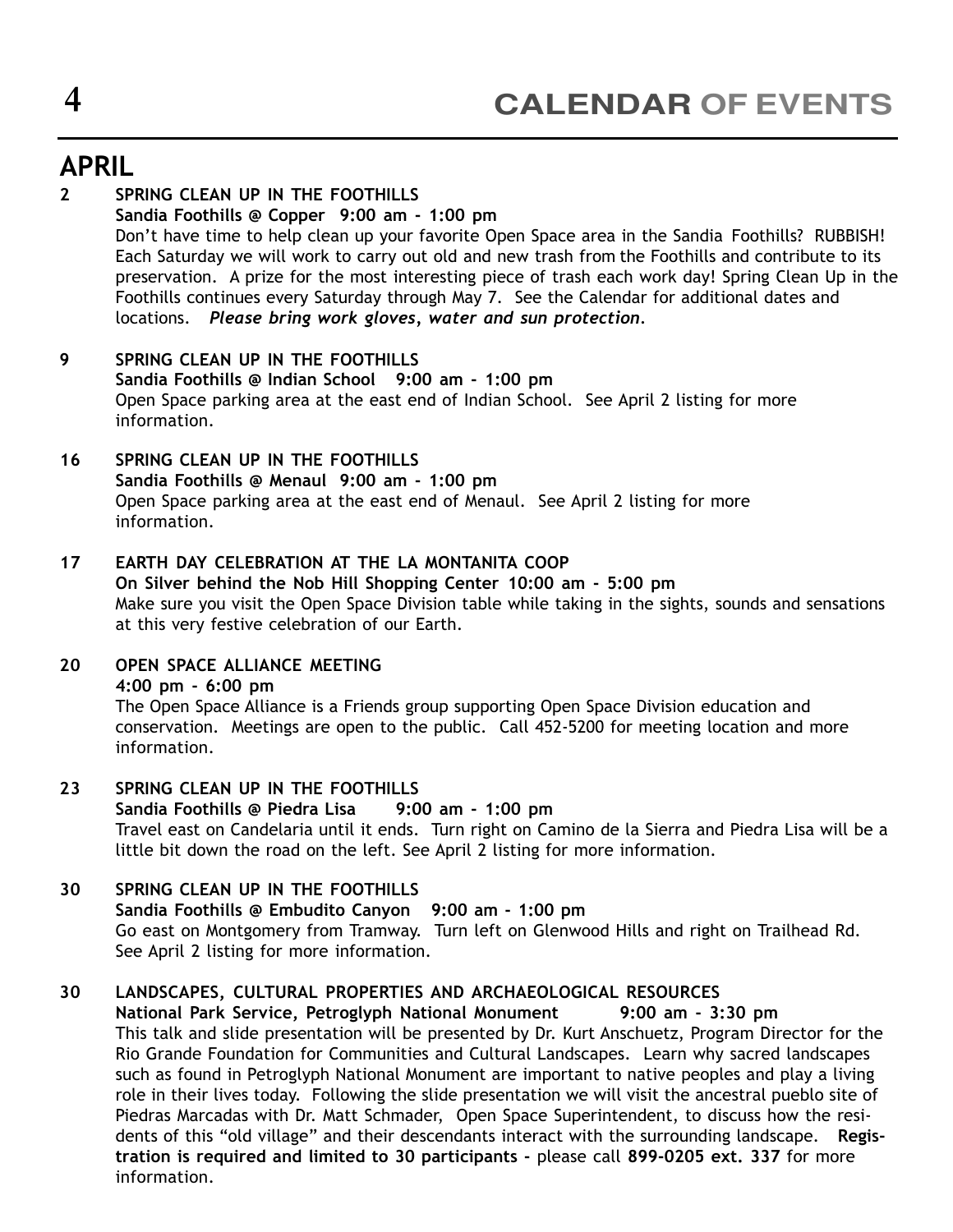### MAY

#### 7 SPRING CLEAN UP IN THE FOOTHILLS

#### Sandia Foothills @ Bear Canyon 9:00 am - 1:00 pm

This cleanup will take place at the west end of Bear Canyon Open Space. Parking available at the John Roberts dam on Juan Tabo, just north of Manitoba (which is not a light) and south of Spain (which is). Once you park meet the group on the east side of the dam. See April 2 listing for more information.

#### 7 & 8 HERB FEST

#### Rio Grande Nature Center 10:00 am

Enjoy this spring celebration with plants, speakers and fun activities. Call 344-7240 for more information.

#### 14 NATIONAL RIVER CLEAN UP WEEK

Central and the river, N/W cornerof the Bridge 9:00 am - 1:00pm National River Clean Up was originally conceived in 1991 by America Outdoors® in response to a recognition that America's streams and rivers were in need of cleaning due to the careless disposal of trash and other debris. Our own Rio Grande and bosque needs our attention and care to keep it healthy. Bring the family, friends or dog (on a leash, of course). You will need work gloves, water, and sun protection. All are encouraged to organize a clean up in their favorite area of the bosque during the clean up week. Please call 452-5213 for more information.

#### 18 OPEN SPACE ALLIANCE ANNUAL MEETING

#### 4:00 pm - 6:00 pm

The Open Space Alliance is a volunteer Friends group supporting Open Space Division education and conservation. Please see page 7 for more information on this special annual meeting. Call 452-5200 for location and more information.

#### 21 NATIONAL RIVER CLEAN UP WEEK

Bridge St. and the river, S/E corner of the Bridge 9:00 am - 1:00pm Parking at the National Hispanic Cultural Center at Bridge and 8th St. The bosque needs your help!

#### 21 PUBLIC LANDS, PUBLIC LANDSCAPES

National Park Service, Petroglyph National Monument 8:00 am - 5:00 pm Join a team of multi-agency instructors for an all day journey that will explore some of Albuquerque's finest public lands. The adventure will start at the Albuquerque Volcanoes, stop at the Rio Grande Nature Center and end at the Elena Gallegos Picnic Area. Vans will be provided for your transportation. Registration is required and limited to 26 participants. Please call 899-0205 ext. 337 for more information.

#### 28 OPENING EVENING: SUNSET SERIES (program TBA) Double Shelter, Elena Gallegos Picnic Area 7:00 pm Visit page 6 for more information on the upcoming Summer Series.

#### 29 OPENING MORNING: SUNDAY HIKES (program TBA) Pino Trailhead, Elena Gallegos Picnic Area 9:00 am Visit page 6 for more information on the upcoming Summer Series.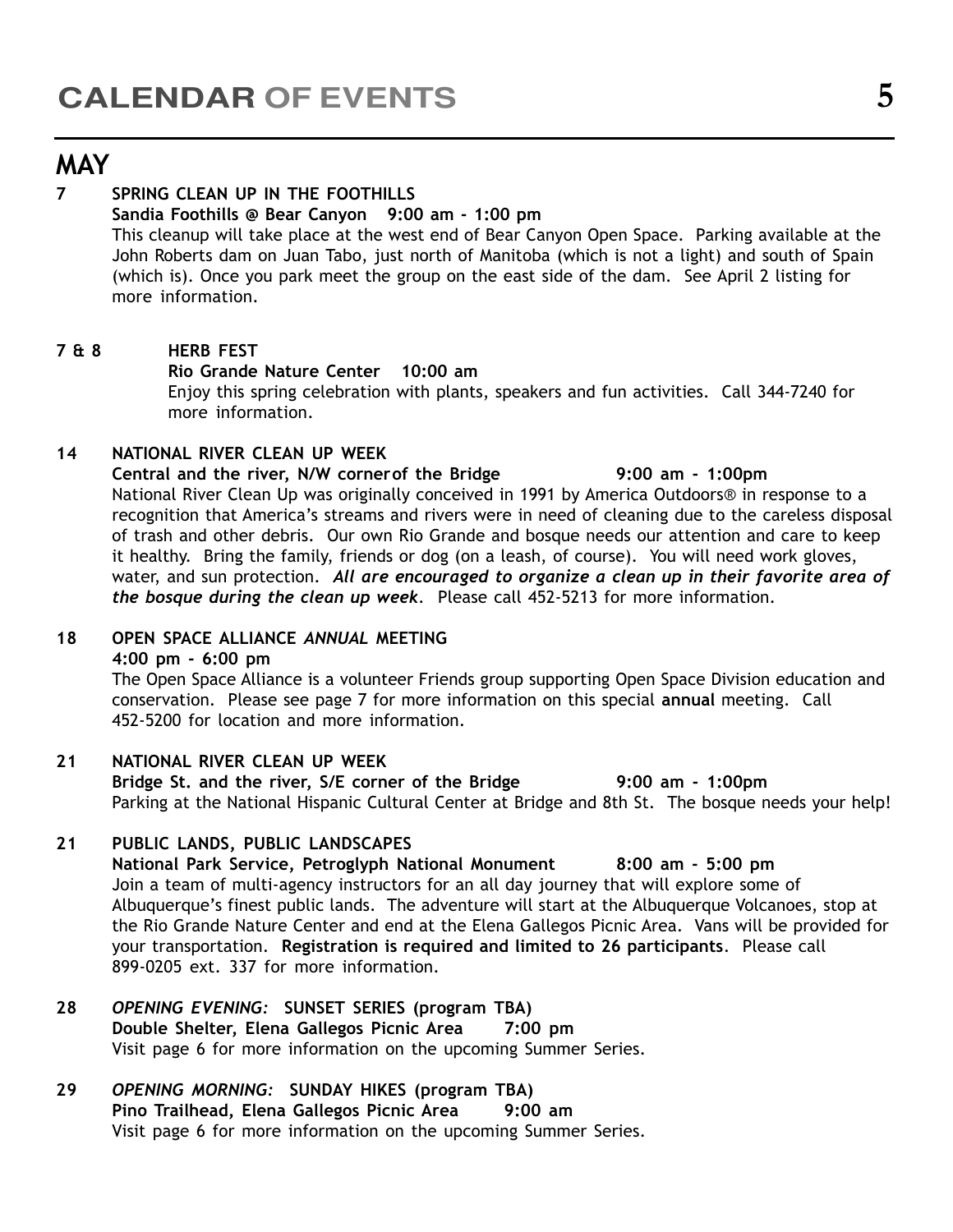### JUNE

### 5 NATIONAL TRAILS DAY

Elena Gallegos Picnic Area 9:00 am - 4:00 pm

A national day of reverence for the paths that lead us to, into, over, under and through all the wonders of the outdoors. Good trails don't just happen, they must be planned, designed, built and maintained--Open Space achieves this with the help of volunteers. Celebrate outdoor access and conservation with a McCleod. What is a McCleod? Find out at National Trails Day. Call 452-5200 for more information. The first 100 people to sign up with REI will receive a free t-shirt!

### 15 OPEN SPACE ALLIANCE MEETING

#### 4:00 pm

The Open Space Alliance is a volunteer Friends group supporting Open Space Division education and conservation. Meetings are open to the public. Call 452-5200 for meeting location and more information.

> 

> 

## SUMMER SERIES IS JUST AROUND THE CORNER

As I'm sitting at my computer typing this article, its hard to think about summer when there **the is still snow on the Sandias, but warm temperatures** and long days are just a flip of a calendar page away, and so is the Open Space Summer Series. \_\_\_\_\_ - '''''''

Although the schedule is not completed yet, you can look forward to a great variety of programs, including wildflower hikes, concerts, story-telling programs, cultural demonstrations, wildlife tracking - 1111.11 \_ \_ \_

. . . . . . . . . . . . . .

**programs and map and Compass workshops.** From Memorial Day weekend through Labor Day weekend, you and your family can find all kinds of activities to enjoy in your Open Space Lands. If **v** you'd like a brochure listing **all of the Summer Series** events, please call Bonnie Dils at 452-5205, or e-mail her at <u>bdils@cabq.gov</u>. Also • check out the new Open Space web site for the **schedule, as well as other Open Space projects and** volunteer opportunities at www.cabq.gov/openspace. - <u>www.i</u> - 1 - 1 \_\_\_\_\_ \_ \_ \_ . . . . \_\_\_\_\_\_\_\_\_



Discovery during a Sunday HIke

 

#### - - - AND THAT'S NOT ALL...

• Open Space isn't the only agency offering great programs this spring -- learn to make **a** ceramic pot with a Laguna Pueblo potter, **discover the mysteries of the Albuquerque**  volcanoes, start a nature journal and so much more cool stuff! Visit the National **Park Service website at www.nps.gov/petroller** \_\_\_\_\_\_ **for their calendar of events at Petroglyph**  National Monument. 

**If you like getting busy with earthworms,** enjoy the rough massage of earth beneath your fingernails, or can't imagine anything better than the fragrance of, umm, fertilizer, than contact Rio Grande Community Farms to find out how you can help on the farm. Contact Beverly Rowe, RGCF Service Coordinator, at 345-4580 or visit www.riograndefarms.org

> The Rio Grande Nature Center always has neat talks, walks and activities for the family. For a full calendar of events, call 344-7240.

## 6

----------------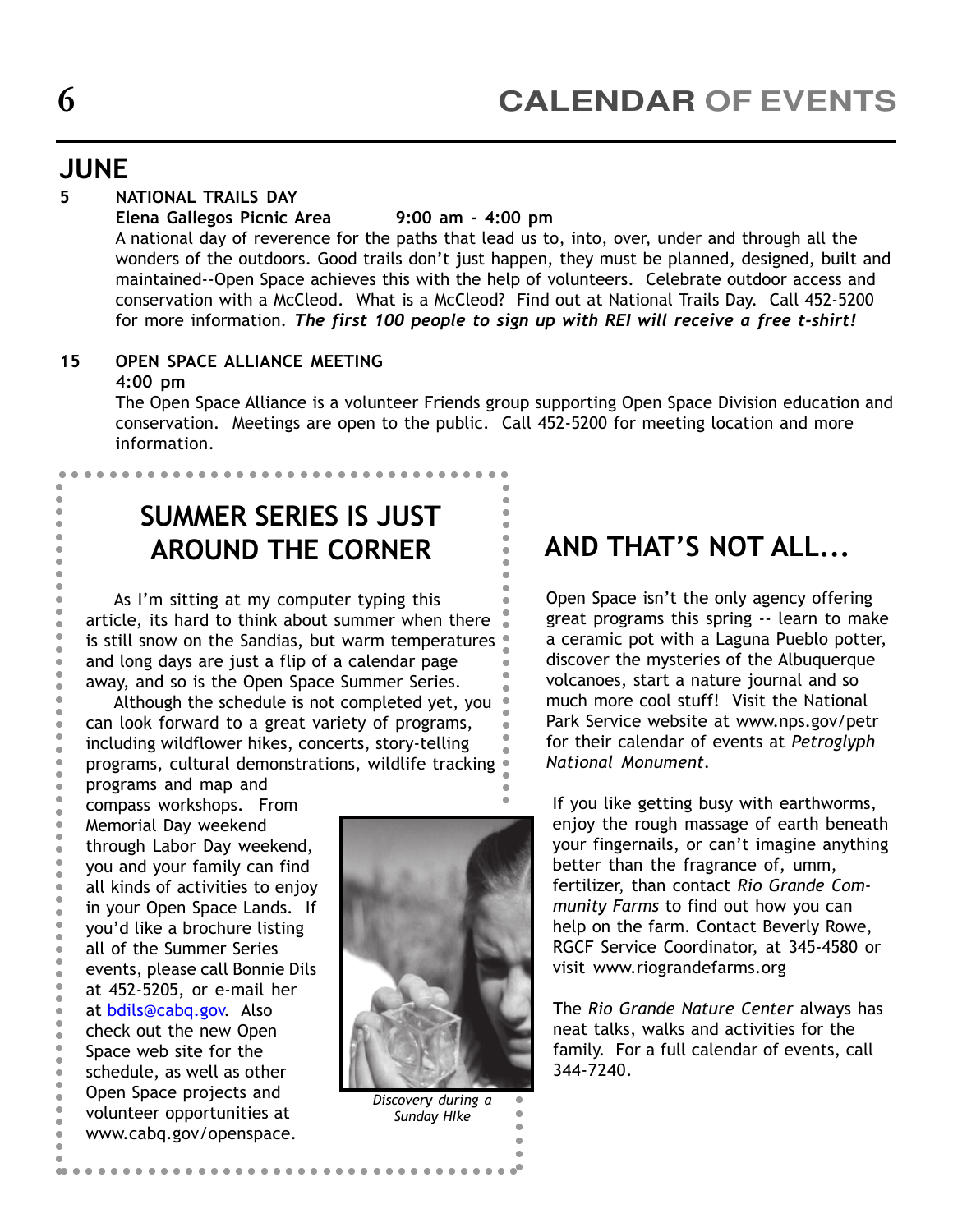OPEN SPACE ALLIANCE NEWS 3 7



### OSA ANNUAL MEETING SCHEDULED FOR MAY 18

This year's Open Space Alliance Annual Meeting will feature a tour of the Four Hills-area Open Spaces, updates on dozens of volunteer and City Open Space projects, and election of a new Board.

The meeting is scheduled for Wednesday, May 18 from 4:30 to 6:30 p.m. at the Manzano Mesa Multigenerational Center - one of Albuquerque's new 'centers for all ages' - at 501 Elizabeth SE (south of Central, east of Eubank).

All Alliance members and other Open Space volunteers and enthusiasts are invited to this annual get-together.

From 4:30 to 5:30 p.m., attendees will have a chance to meet Open Space staff and the current OSA Board. The agenda includes an update on the Visitor's Center - scheduled for a spring 2006 opening; a discussion and feedback session on the newly adopted Open Space Gift and Memorial Guidelines; and future OSA projects. The Alliance encourages members and other guests to offer their ideas and suggestions for our activities and funding priorities.

Following the meeting, at 5:30 p.m., the Alliance Board and City Open Space staff will host a one-hour tour of the four-Hills-area Open Spaces. This area includes the Manzano Four Hills area at the end of Stage Coach Road; the newly acquired 327-acre Open Space addition in the Southern Sandias (see article on page 3); and the Four Hills Stables.

For more information on the annual meeting, or on how to get involved in OSA's activities, contact Board President Dick Traeger at rktraeg@comcast.net or 294-2564.

### **Get involved in the Open Space Alliance today and contribute to the future of YOUR Open Space!**

Your generous contribution to the Open Space Alliance supports OSA's mission of enhancing our quality of life through: heightening public awareness of Open Space lands; building and strengthening partnerships with groups who share Open Space values; promoting conservation, acquisition, and stewardship of Open Space lands; strengthening volunteerism and community outreach programs; providing financial support.

For information about our current activities, contact Dick Traeger, OSA Board President, at rktraeg@comcast.net, or 294-2564.

**To join**, please fill out the information and return the form with your check or money order.

| NAME:                                             |                                                                      | DATE:                                                     |
|---------------------------------------------------|----------------------------------------------------------------------|-----------------------------------------------------------|
| ADDRESS:                                          |                                                                      |                                                           |
|                                                   | STATE:                                                               | ZIP CODE:                                                 |
|                                                   | E-MAIL:                                                              |                                                           |
| <b>NEW MEMBER</b><br>( )<br><b>RENEWAL</b><br>( ) | \$10 STUDENT (18 & UNDER) / SENIOR<br>\$20 INDIVIDUAL<br>\$30 FAMILY | \$250 SUSTAINING<br>\$500 CORPORATE<br>\$1000 LIFE MEMBER |
|                                                   |                                                                      |                                                           |

**MAKE CHECKS PAYABLE TO: Open Space Alliance, P.O. Box 91265, Albuquerque, NM 87199**